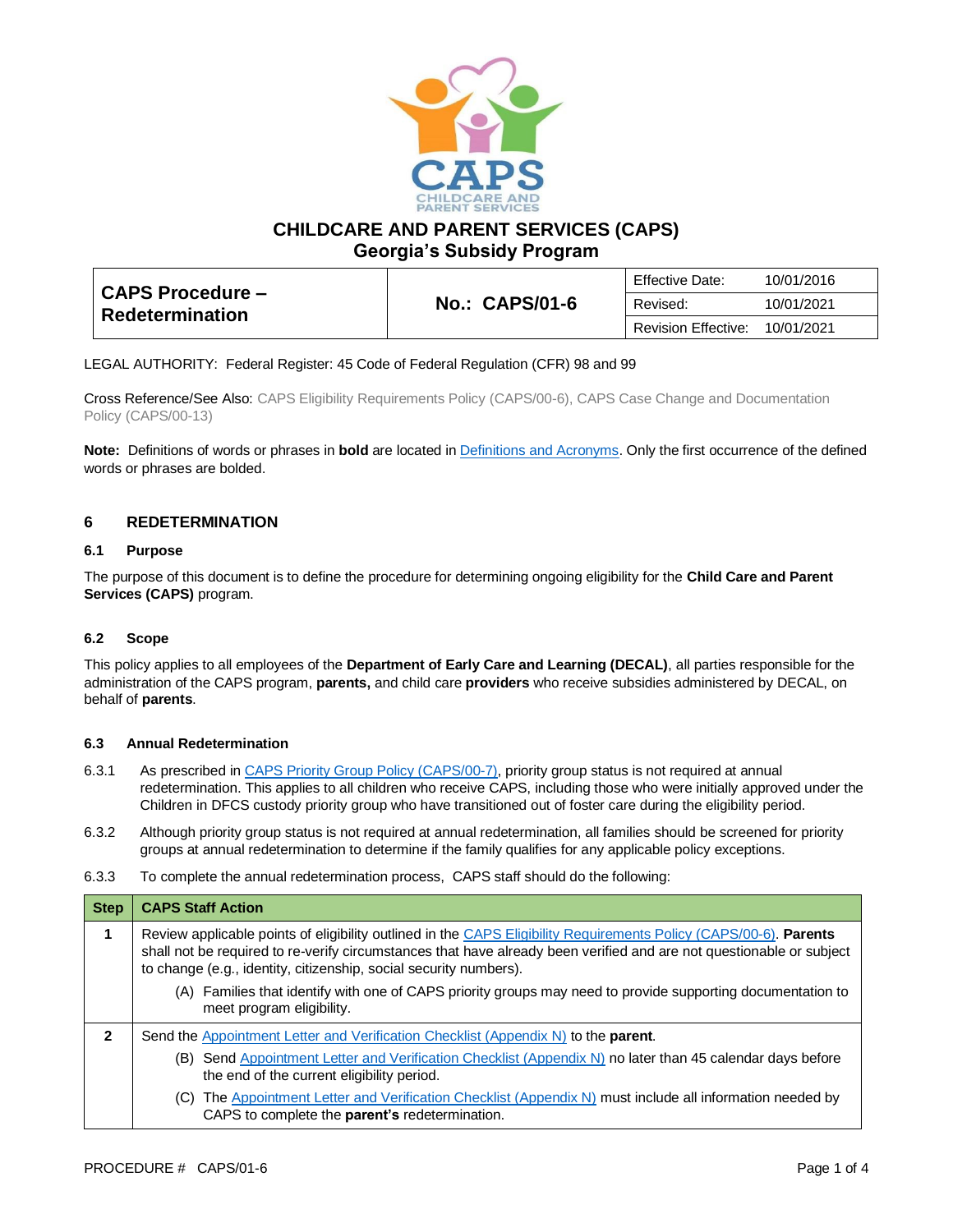| <b>CAPS Procedure -</b><br><b>Redetermination</b> | <b>No.: CAPS/01-6</b> | Effective Date:            | 10/01/2016 |
|---------------------------------------------------|-----------------------|----------------------------|------------|
|                                                   |                       | Revised:                   | 10/01/2021 |
|                                                   |                       | <b>Revision Effective:</b> | 10/01/2021 |

| <b>Step</b>    | <b>CAPS Staff Action</b>                                                                                                                                                                                                                                                                                                 |
|----------------|--------------------------------------------------------------------------------------------------------------------------------------------------------------------------------------------------------------------------------------------------------------------------------------------------------------------------|
| 3              | Give parent timely notice to comply with the requirements in the Appointment Letter and Verification Checklist<br>(Appendix N).                                                                                                                                                                                          |
| 4              | If the parent complies with all requirements in the Appointment Letter and Verification Checklist (Appendix N),<br>proceed with interview (Step 6).                                                                                                                                                                      |
| 5              | If the <b>parent</b> does not respond, or does not comply with all requirements of the <b>Appointment</b> Letter and Verification<br>Checklist (Appendix $N$ ), contact the <b>parent</b> and follow up with a Disposition and Parent Information form (Appendix<br>$\Box$ to the <b>parent</b> and child care provider. |
|                | (A) The Disposition and Parent Information form (Appendix L) should be sent no later than 14 calendar days<br>before the end of the current eligibility period.                                                                                                                                                          |
|                | (B) The Disposition and Parent Information form (Appendix L) must include at a minimum, any missing items<br>needed to determine eligibility, the last date of CAPS service, and a request for <b>administrative hearing</b><br>notice.                                                                                  |
| 6              | Conduct an interview either by phone, in person, or virtually. Review points required during an interview in the<br><b>CAPS Determination of Eligibility Procedures (CAPS/01-3).</b>                                                                                                                                     |
| $\overline{7}$ | Determine continued eligibility.                                                                                                                                                                                                                                                                                         |
|                | (A) Complete on-going eligibility prior to the end of the current eligibility period to avoid disruption of<br>service/subsidy payments.                                                                                                                                                                                 |
|                | (B) New scholarships for on-going eligibility must be sent to the parent and child care provider.                                                                                                                                                                                                                        |
| 8              | Document the <b>case record</b> of all actions taken.                                                                                                                                                                                                                                                                    |

## <span id="page-1-0"></span>6.3.4 If the **parent** does not submit all required documentation before the end of the eligibility period, do the following:

| <b>Step</b> | <b>CAPS Staff Action</b>                                                                                                                      |
|-------------|-----------------------------------------------------------------------------------------------------------------------------------------------|
|             | Close the case when the eligibility period ends.                                                                                              |
|             | Send the Disposition and Parent Information form (Appendix L) or other state approved letter to the <b>parent</b> and<br>child care provider. |
|             | Document the case record of all actions taken.                                                                                                |

6.3.5 If the **parent** completes the interview process and it is determined that he/she remains **eligible**, do the following:

| <b>CAPS Staff Action</b>                                                                                                                                                                                                                                                                                                                                                                                                                                                           |  |
|------------------------------------------------------------------------------------------------------------------------------------------------------------------------------------------------------------------------------------------------------------------------------------------------------------------------------------------------------------------------------------------------------------------------------------------------------------------------------------|--|
| Update and document case record.                                                                                                                                                                                                                                                                                                                                                                                                                                                   |  |
| Create new scholarship that begins the Monday following the end of the previous scholarship.                                                                                                                                                                                                                                                                                                                                                                                       |  |
| Note: Existing licensed providers who are not a Quality Rated Provider, which includes providers who are Star<br>Rated, in CAPS/Quality Rated Probationary Status, or in CAPS/Quality Rated Provisional Status, cannot be<br>issued any new scholarships. Families with existing scholarships at a Non-Quality Rated Provider must select a<br>new provider. For additional information on Quality Rated refer to CAPS Quality Rated Guidelines and<br>Requirements (Appendix II). |  |
| Provide the Disposition and Parent Information form (Appendix $L$ ) or other state-approved letter with a copy of the<br>scholarship to the <b>parent</b> and child care provider.                                                                                                                                                                                                                                                                                                 |  |
| Provide consumer education information to the family. The consumer education information will consist of the<br>following:<br>Goals of the subsidy program<br>Parent rights and responsibilities<br>Types of child care <b>providers</b>                                                                                                                                                                                                                                           |  |
|                                                                                                                                                                                                                                                                                                                                                                                                                                                                                    |  |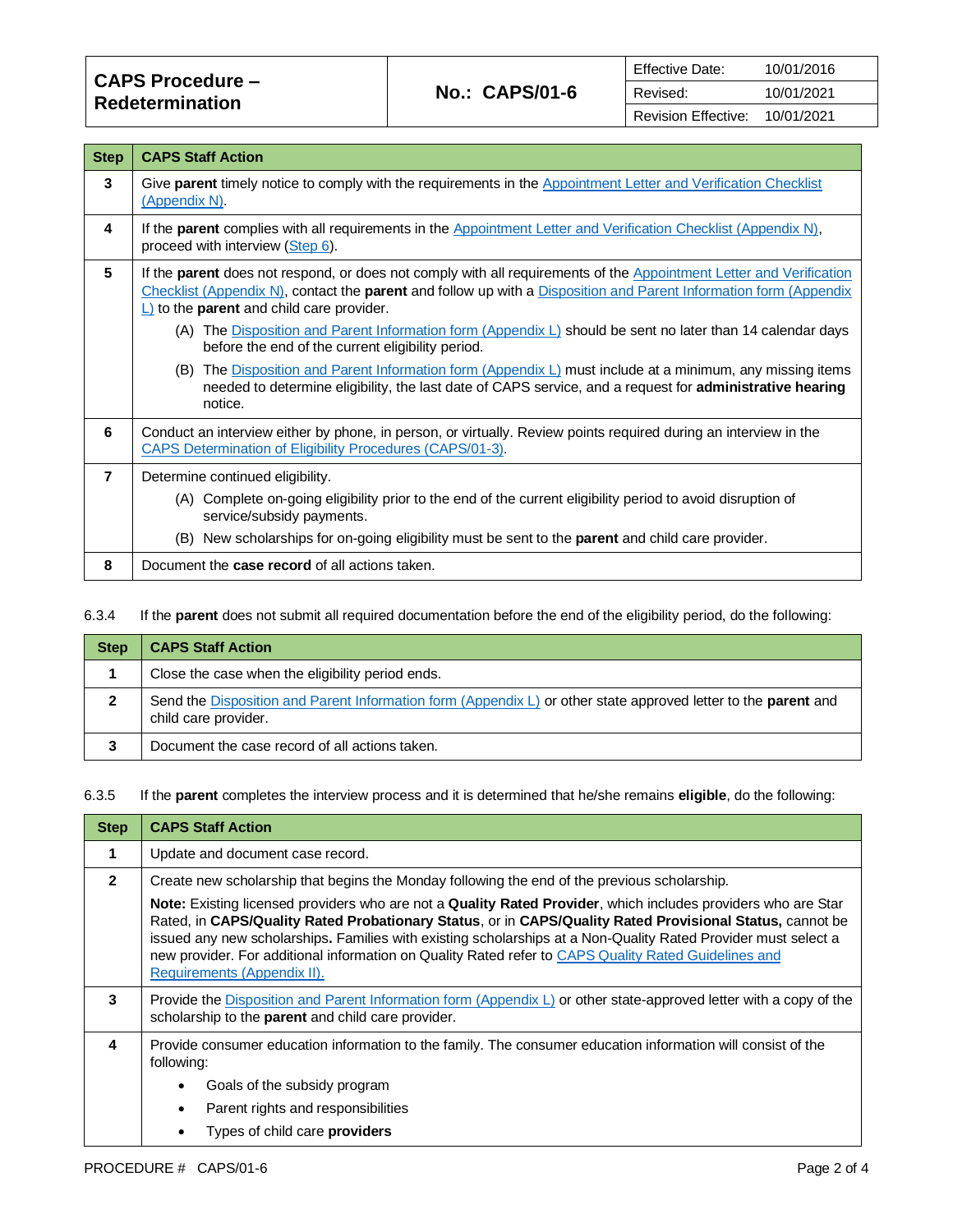| <b>Step</b> | <b>CAPS Staff Action</b>                                                                                |  |
|-------------|---------------------------------------------------------------------------------------------------------|--|
|             | Child care options, assessing quality, and <b>Quality Rated</b> providers<br>٠                          |  |
|             | Health and safety information and how to make a complaint concerning a child care provider<br>$\bullet$ |  |
|             | Developmental screenings<br>٠                                                                           |  |
|             | Child development<br>$\bullet$                                                                          |  |
|             | Family engagement<br>٠                                                                                  |  |
|             | Healthy eating and physical activity<br>٠                                                               |  |
|             | State supports for social, emotional, and behavioral health of children<br>٠                            |  |
|             | Information about programs for children with disabilities<br>$\bullet$                                  |  |
|             | Information about preschool special education and early intervention programs<br>$\bullet$              |  |
|             | Other assistance programs for which families may be eligible<br>٠                                       |  |
|             | Voter registration<br>٠                                                                                 |  |
|             | Family Support Guide (Appendix AA)<br>$\bullet$                                                         |  |
|             | How to read a child care scholarship<br>$\bullet$                                                       |  |
|             | Requirements for signing their child in and out each day the child attends care                         |  |
|             | Other child care resources                                                                              |  |
| 5           | Document the case record of all actions taken.                                                          |  |

#### **6.4 Income at Redetermination**

At each annual redetermination period, the family income must be verified.

| <b>Step</b>  | <b>CAPS Staff Action</b>                                                                                                                                                                                                                                                                       |
|--------------|------------------------------------------------------------------------------------------------------------------------------------------------------------------------------------------------------------------------------------------------------------------------------------------------|
|              | Complete the same process for redetermination as for initial eligibility. Refer to the CAPS Eligibility Requirements<br>Policy (CAPS/00-6) for eligibility requirements. Refer to Appendix A for the CAPS maximum income chart to<br>ensure the family remains under the maximum income limit. |
| $\mathbf{z}$ | Once calculated, the family's gross applicable income is compared to the maximum allowable income<br>(A)<br>chart (Appendix A).                                                                                                                                                                |
|              | (B) The family remains eligible if the gross applicable income does not exceed the maximum allowable<br>federal limit of 85% SMI for the family unit size. New scholarships can be issued for ongoing services.                                                                                |
| 3            | If at any time during the eligibility period the family's gross applicable income exceeds 85% SMI for four<br>consecutive weeks, the case must be closed. Complete the following steps:                                                                                                        |
|              | (A) Send the Disposition and Parent Information form (Appendix L) to the <b>parent</b> and the child care<br>provider within one day of the determination and at least 14 calendar days prior to the effective date of<br>the adverse action.                                                  |
|              | The Disposition and Parent Information form (Appendix $L$ ) must contain, at a minimum, the reason for<br>(B)<br>closure, the last date of CAPS subsidies, and the request for administrative hearing notice.                                                                                  |
| 4            | Document the case record of all actions taken.                                                                                                                                                                                                                                                 |

# **PROCEDURE REVISION HISTORY**

| Date       | <b>Description of Change</b>                                               |
|------------|----------------------------------------------------------------------------|
| 03/26/2018 | Removed reference to Graduated Phase-out and income limits in section 6.4. |